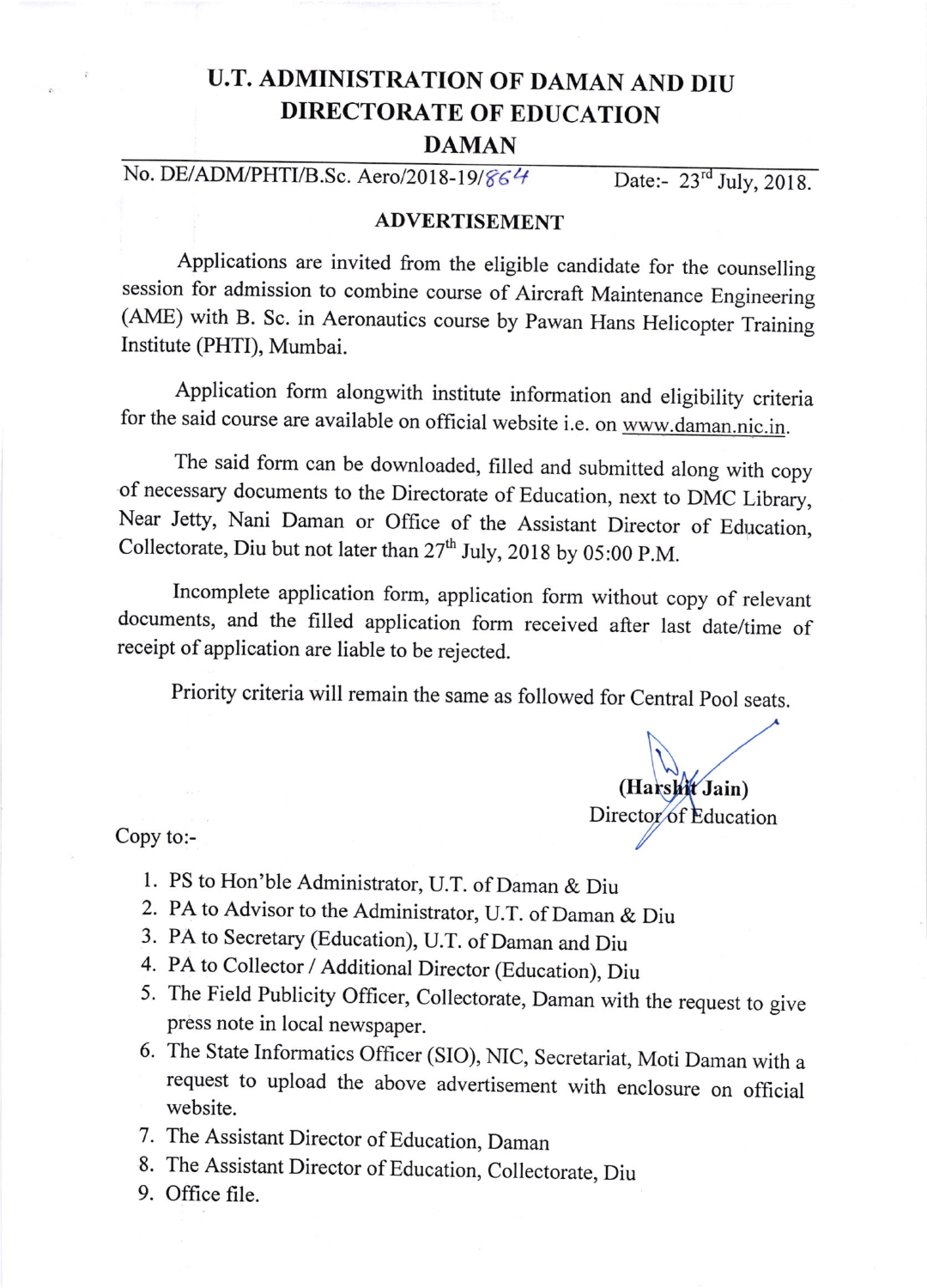# UT ADMINISTRATION OF DAMAN AND DIU DIRECTORATE OF EDUCATION DAMAN

## APPLICATION FORM FOR COMBINE COURSE OF AIRCRAFT MAINTENANCE ENGINEERING (AME) WITH B.SC (AERONAUTICS) BY PHTI

## CANDIDATE DETAILS

1. 1. Name of the Applicant: -

(First name)

(Father's name) (Sumame)

2. Parent's/Guardian's Name: -

(First name) (Father's name) (Sumame)

3. Date of Birth:  $/$   $/$   $/$  Age: (Year) (Month) (Days)

4. Address: -

(a) Present address  $for$  correspondence. (b) Permanent address.

At

State/UT

Pin <u> La provincia de la propincia de la provincia de la pro</u>

Phone

Post Post

District